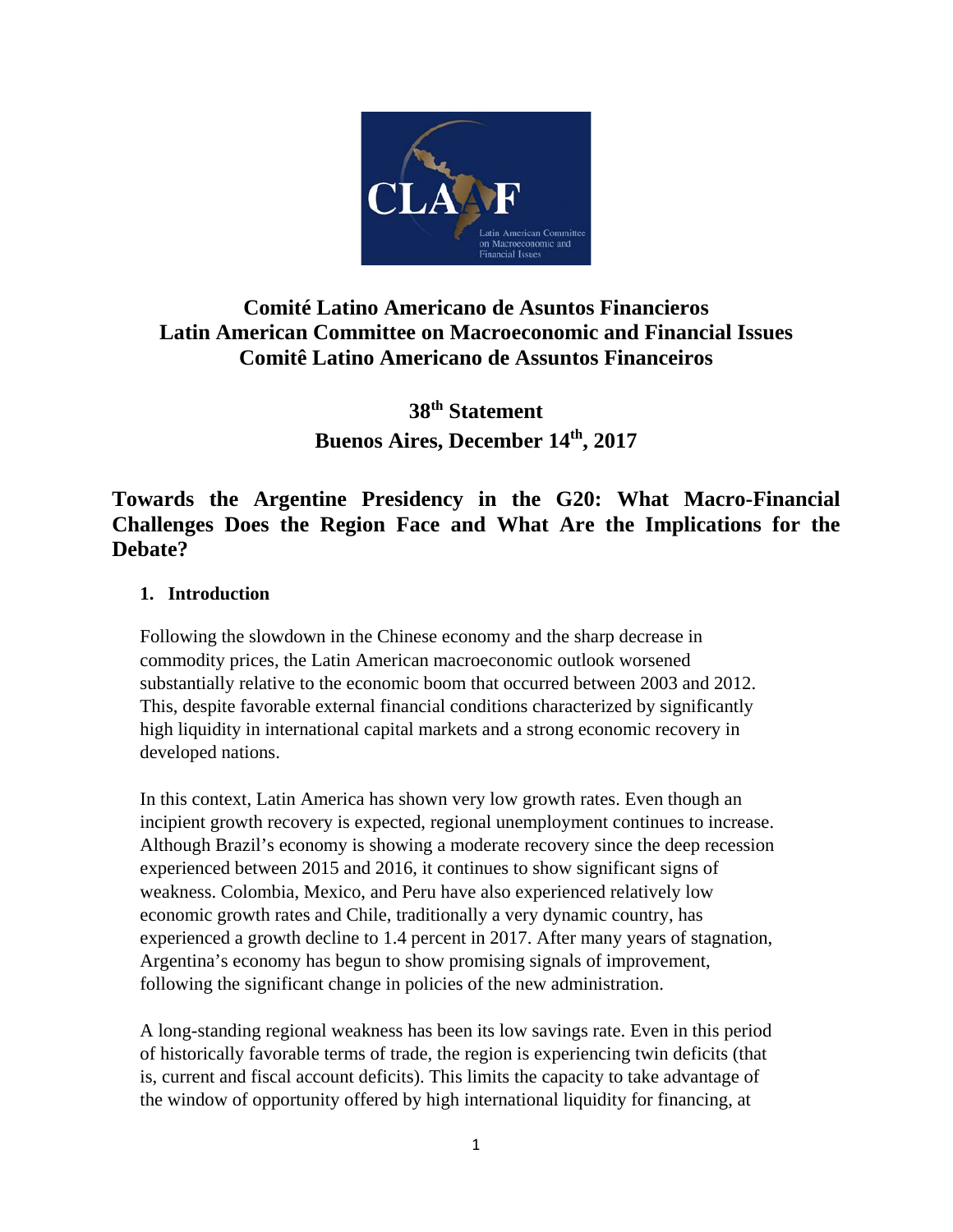favorable terms, long-term investment projects, especially in infrastructure.

### **2. Macro-financial Challenges Facing Latin America**

The Committee believes that in the current context there are external and domestic risk factors that require the attention of those responsible for the economic policy in emerging economies and in the region particularly. It is important to underline that in recent years the low levels of international interest rates, as a result of expansionary monetary policies in advanced economies, may have fueled an underestimation of the existing risks in capitals markets.

In particular, debt issuance in emerging markets, both by the public and private sectors, has been increasing significantly. Debt issuance in emerging markets in the last year reached 870 billion dollars, drawing attention to an exponential increase with respect to the 350 billion dollars issued in 2015. The same phenomenon was observed in Latin America, where debt issuance increased from 100 billion dollars in 2015 to 200 billion dollars annually in mid-2017.

Some of the recent debt issuances are suggestive of a capital market with a high risk tolerance. Emerging countries with diverse economic fundamentals, with differing prospects and conditions, and in some cases with low credit ratings, are having resounding success in their international bond issuances. For instance: Ivory Coast sold bonds in international markets during a military riot, Ukraine sold its first bond since the annexation of Crimea with demand that was three times greater than the offer, Nigeria issued a bond with a historically long duration, and Iraq issued a bond whose demand was six times greater than what was offered.

A possible explanation for the rapid expansion in debt issuances of emerging economies is that given the expectation of monetary policy normalization in the United States and the Euro zone, several countries are trying to secure favorable conditions for their financing and, therefore, are pre-financing part of their future needs. This, for example, could be the case in countries whose stocks of international reserves have increased.

However, a worrying symptom is that the rapid growth of public and private debt issuances has occurred alongside an economic slowdown in many emerging countries that could bring growth to a persistently low level. At the global level, the persistence of negative real (and in some cases nominal) interest rates in advanced economies has fueled a strong increase in the value of global equity indexes. Another dimension of the low cost of financing is the new wave of leverage in advanced economies, which has motivated expressions of concern by the Bank of International Settlements as well as some central banks. This type of phenomenon occurred in the years prior to the crisis in the real estate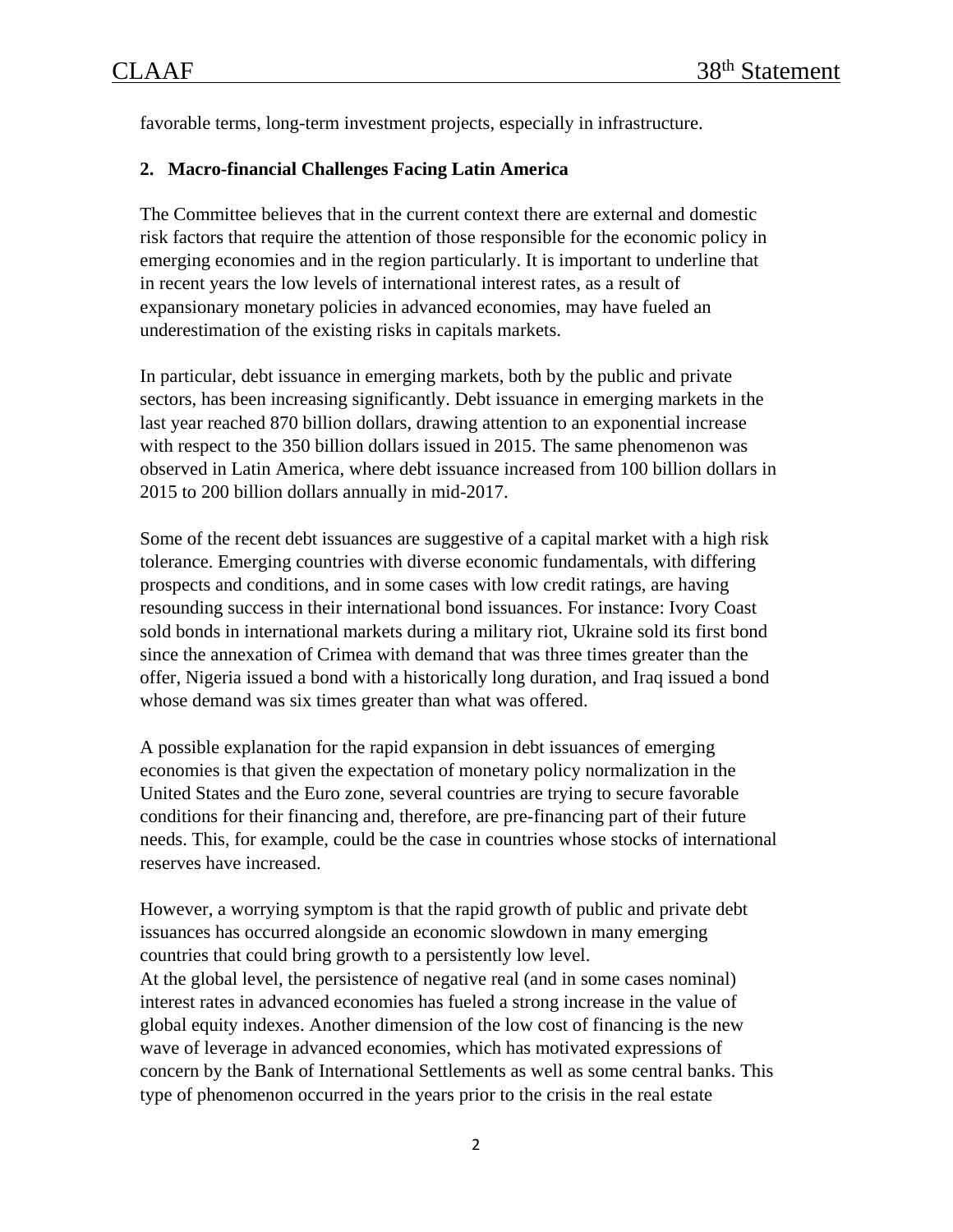markets, where the low cost of indebtedness boosted a fictitious increase in property prices. In this context, even the rapid growth in the value of Bitcoin does not seem foreign to this phenomenon.

These developments in international capital markets suggest that the effects of the normalization of monetary policies in the United States and the European Union, which will be accompanied by an increase in international interest rates, may be underestimated by financial markets and those responsible for economic policy. Volatile and disruptive events in capital markets can also occur due to other external factors. First, although the risks of a significant increase in trade protectionism have been reduced, the United States continues to generate potential risks for emerging economies. In particular, the tax reform currently under consideration by the US Congress suggests that the United States may be moving towards an expansionary fiscal policy combined with a more contractionary monetary policy. This combination of policies in the past has been associated with higher interest rates and a strengthened dollar.

Moreover, a significant reduction in the corporate tax rate in the United States can lead to a shift in capital flows to this country, further contributing to the dollar's appreciation. The Committee believes that this phenomenon may adversely affect commodity prices.

Although the risk of increased protectionism has diminished, the potential of complications arising in the NAFTA negotiation reforms cannot be ruled out. This risk, which directly affects Mexico, and indirectly affects the region, can become more real if developments in Mexican politics change the current direction of economic policies in that country.

The Committee also believes that the Chinese economy will continue to have an important influence on the external conditions that the region faces. On the one hand, there are clear signs that China is entering a period of persistent slowdown in its economic growth. On the other hand, the Chinese financial sectors are under a transformation process that has led to domestic deleveraging and a reduction of China's capital flows abroad. Like the risk factors previously described, these developments can adversely affect commodity prices and the terms of trade of several Latin American and African economies.

In the context of these external risk factors, the Committee believes that there are factors that make the region more resilient than in the past. In particular, the greater exchange rate flexibility helps to mitigate the effects of an appreciation of the dollar in international markets, although it does not eliminate the risks associated with dollarized debt. The Committee believes that the region's international reserves position is significantly stronger than in the past and provides a significant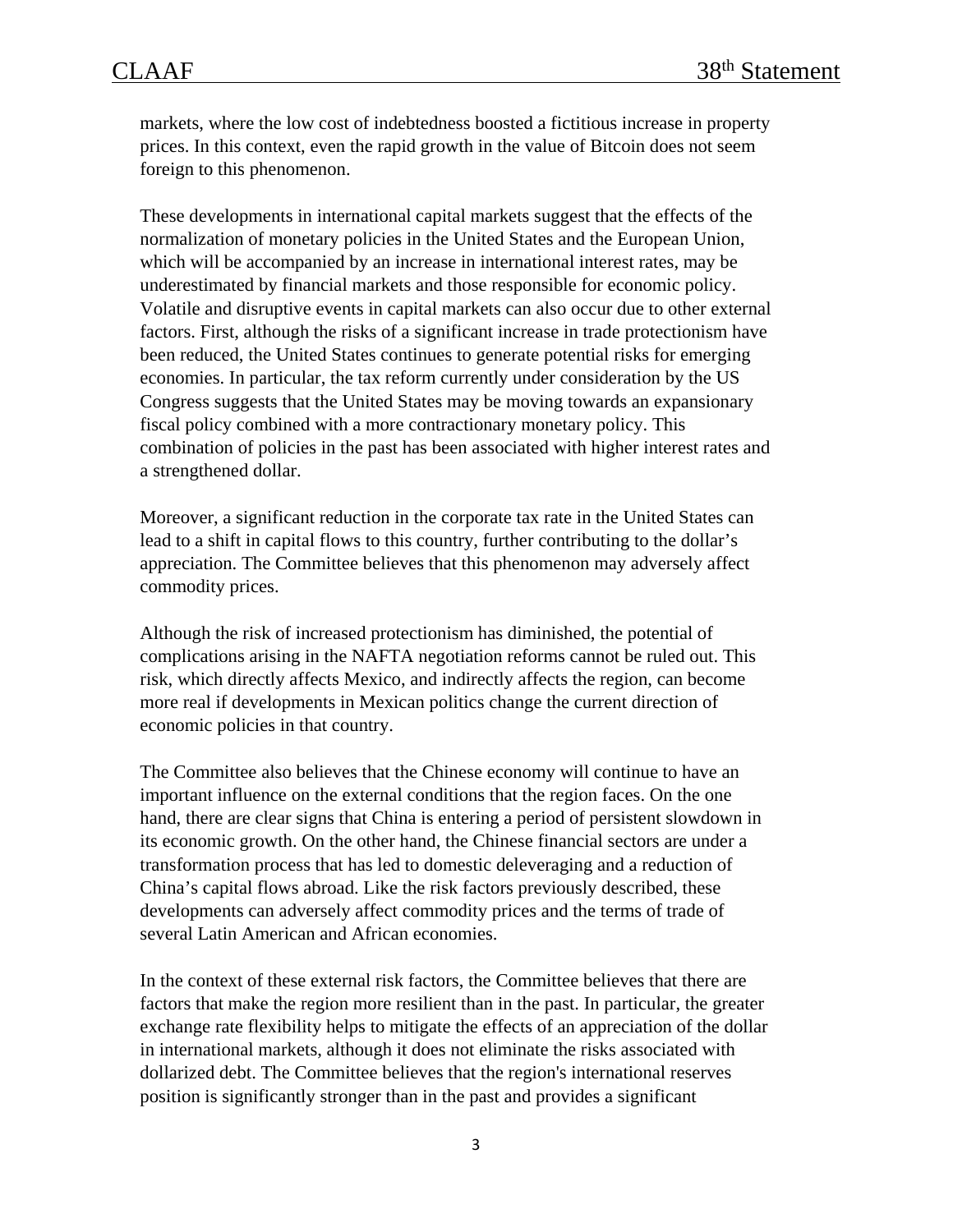mitigation factor for the risks described. The Committee also emphasizes that the region has increased the composition of its capital inflows towards a greater weight for foreign direct investment in relation to debt, although this trend has begun to revert in recent years.

Even so, the Committee believes that the main domestic risk in Latin America is without a doubt the increasing fiscal deterioration experienced by a significant number of countries, particularly in South America, where the median fiscal deficit as a percent of GDP increased by more than 5 percentage points between 2011 and 2017. The fiscal deficit exceeds 6 percent of GDP in Argentina, Brazil, and Ecuador, and is in the range of 3 to 4 percent of GDP in Chile, Colombia, and Uruguay. Mexico and Peru stand out due to their relatively stronger fiscal positions.

Because of the deterioration of the fiscal position, levels of public debt have also increased to potentially alarming levels. Even in the presence of low international interest rates, the ratio of gross public debt to GDP exceeds 60 percent in Latin America as a whole. The ratio of public debt to GDP exceeds 80 percent in Brazil; 60 percent in Uruguay; and is around 50 percent in Argentina, Colombia, and Mexico. Moreover, a significant part of public debt has been contracted at variable interest rates, which is why an increase in the international interest rate would have an adverse and immediate fiscal impact. Venezuela has already entered into a partial suspension of payments.

In some countries of the region, fiscal weakness also coexists with a substantial increase in the indebtedness of the private sector. This can lead to large contingencies on the public sector, particularly in the cases where there are high levels of dollarization and short-term private debt.

The Committee emphasizes that historical experience shows that the levels of debt that can be sustainable in emerging economies are much lower than those in advanced economies. In this regard, the Committee believes that it is a mistake to make a simple comparison between the levels of public debt currently experienced in emerging markets with those in advanced economies. In situations of high volatility and in the absence of the capacity to issue reserve currencies, the literature shows that emerging economies may face financial difficulties at levels of public and private external debt as low as 40 percent of GDP, which is the situation the region is currently in. In the Committee's view, this level of indebtedness cannot be justified as the natural result of a countercyclical policy, since the region is possibly undergoing a transition to a lower potential growth level.

#### **3. Implications for the G20 debate**

The region currently faces two major challenges. The first is that there are systemic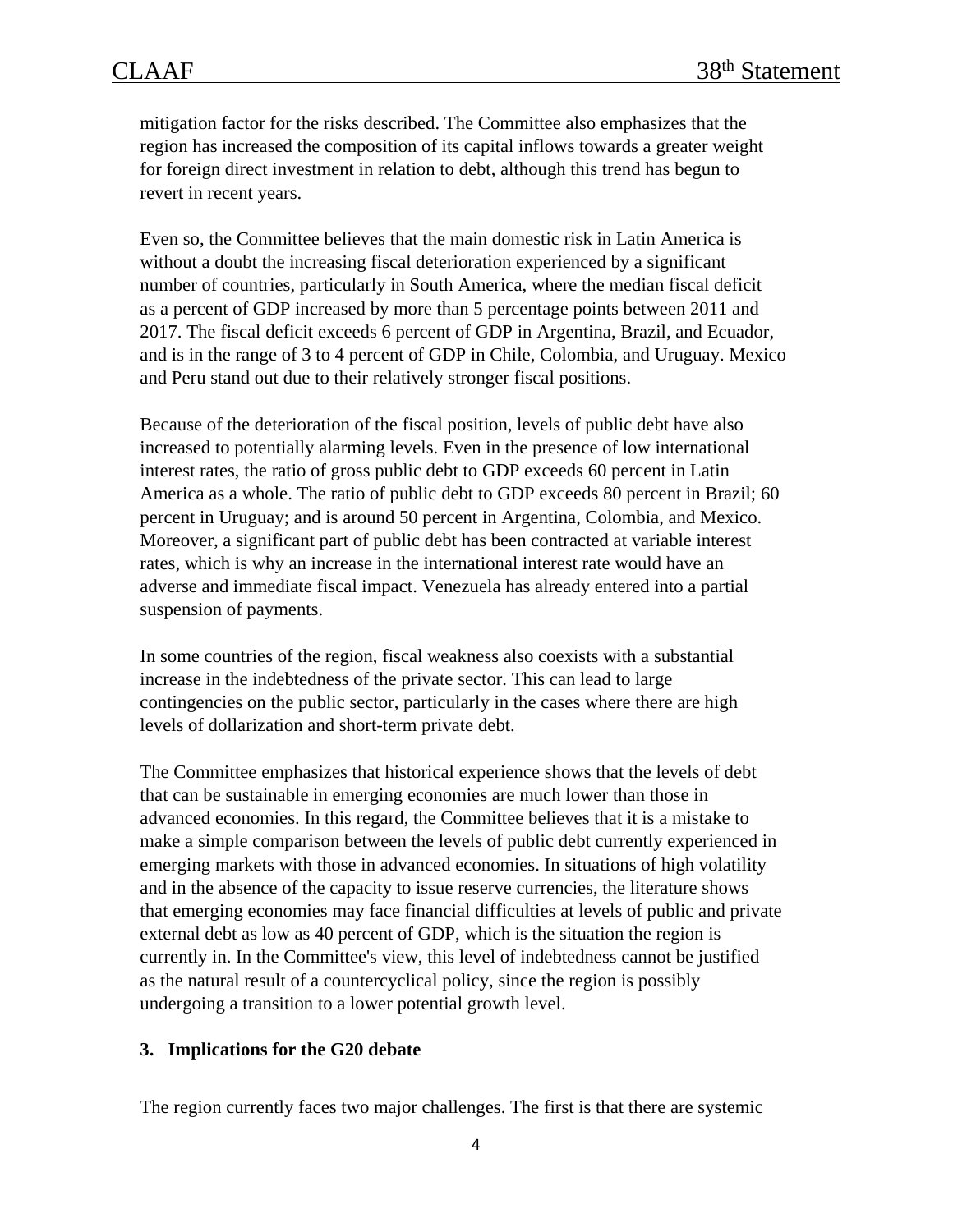risks to its macroeconomic stability, and the second is unsatisfactory growth rates. This has important implications for two core areas on the G20 agenda.

On the one hand, it is necessary to develop effective instruments and mechanisms so that the international community responds adequately to potential situations of international financial instability. On the other hand, given the significant necessity that Latin America has to increase its investments in infrastructure projects, it is a priority to develop new financing instruments for this type of project and to strengthen and modernize the role of the multilateral development banks.

### *Reforms to the international financial architecture*

The Committee believes that the recovery of the global economy after the last financial crisis provides a good opportunity to rethink the response mechanisms of the official international community to new potential situations of volatility in the international capital markets. This is particularly important in the event that any systemic financial disruption directly affects emerging markets. In this sense, the systemic crisis response experience has been evolving from the 1990s until the most recent global financial crisis. The response instruments have evolved from conditional loans, to the provision of liquidity, to instances of liability restructuring. The Committee believes that mechanisms for responding to systemic crises must be explicitly stated and elaborated in greater detail. It is particularly important that clear response principles are developed to limit situations of contagion.

In this context, the Committee believes that the instruments at the IMF's disposition are insufficient and require reformulation, in particular the Flexible Credit Line (FCL). The FCL of the IMF is a cheap instrument of liquidity provision without conditionality, of which a significant number of emerging countries and particularly Latin American—those with solid economic foundations—could potentially benefit. This instrument, however, is underutilized and only three emerging countries (Colombia, Mexico, and Poland) have adopted it, despite the fact that many others would qualify.<sup>[1](#page-4-0)</sup> The most widespread explanation is that countries perceive any request for IMF support as an economic and political liability, since these requests could be interpreted as a sign of vulnerability and therefore become a stigma.

At the same time, it is in the IMF's interest to increase the provision of liquidity insurance to its members, since a greater number of countries with access to precautionary loans would contribute to a greater stability of the global financial system, particularly if an increase, even if limited, in countries with access to the FCL generates positive spillovers for countries without access to this line. From this perspective, the Committee recommends evaluating the following alternatives: 1)

<span id="page-4-0"></span><sup>&</sup>lt;sup>1</sup> [Birdsall, Rojas-Suarez, and Diofasi \(2017\)](https://www.cgdev.org/publication/expanding-global-liquidity-insurance-myths-realities-IMF-credit-lines)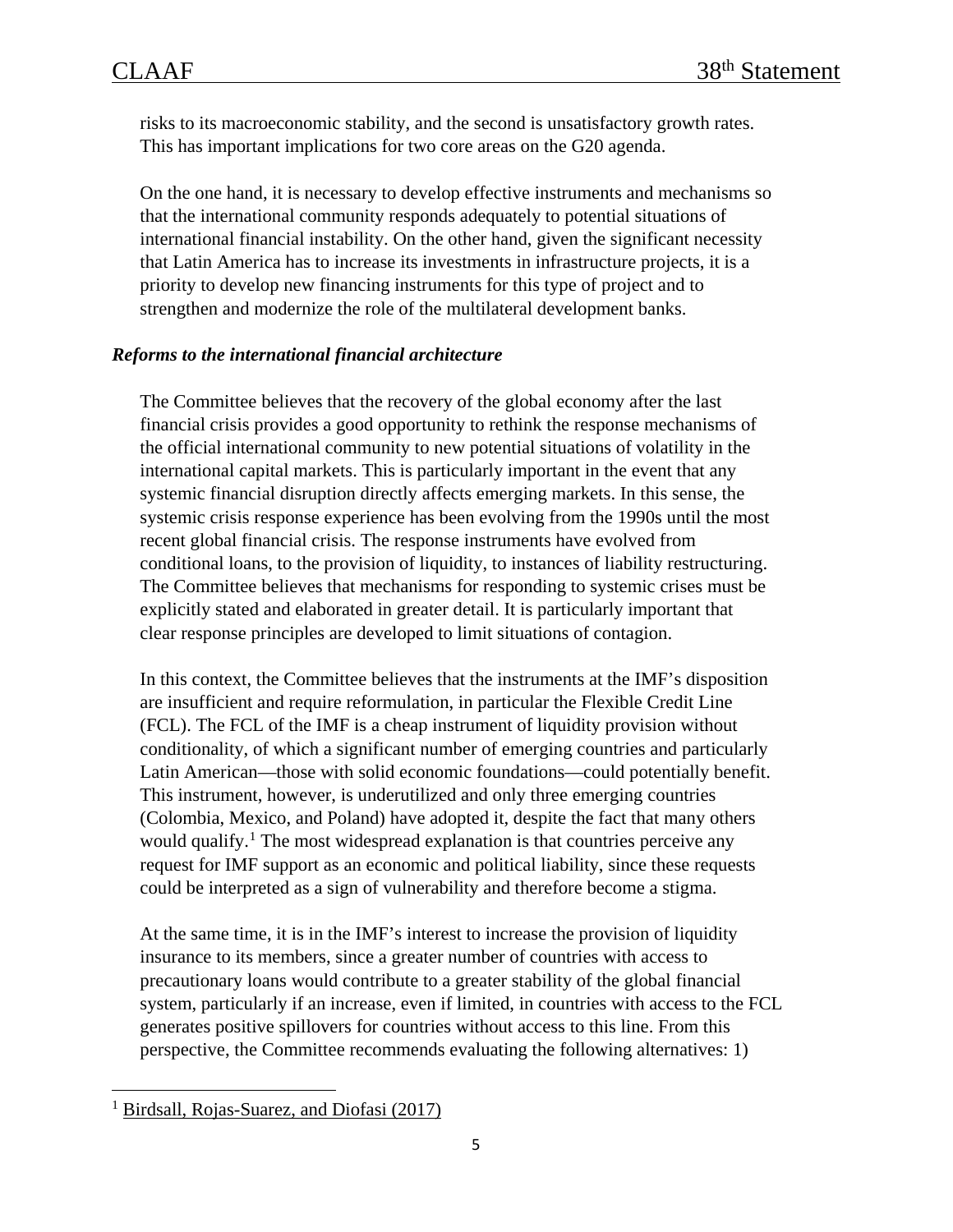improve the transparency and predictability of the qualification process to gain access to the FCL; 2) pre-approve all the members initially and evaluate periodically whether qualification is maintained; and 3) disseminate broadly analyses of positive impacts associated with access to the FCL. Studies show the absence of negative market repercussions towards the countries that have accessed this line of credit. Further analysis of the potential positive effects associated with access to the FCL could help reduce the uncertainties and perceived risks associated with the application for access to this instrument.

The absence of a global lender of last resort remains a major deficiency of the international financial architecture. Another effective way to deal with liquidity crises and the potential of contagion is to reconsider the proposal of an Emerging Market Fund (EMF), which has been promoted by this Committee for several years, but can now benefit from the sound experience of the European Stability Mechanism (ESM), which incorporates the basic principles that inspire the EMF. In effect, the ESM has the authority to buy without prior approval or consultation significant amounts of prequalified sovereign bonds.

The EMF would have the power to intervene in the market of emerging countries' bonds to avoid excessive fluctuations in their prices that are not justified by fundamental factors—potentially avoiding the stigma that now characterizes the IMF's FCL as well as mitigating moral hazard problems. The reason is that the liquidity that the EMF would place at the disposal of the market would not be directed to a particular country, but to an index of sovereign bonds. Obviously, this is a sensitive topic where details should be carefully designed, for example, considering the prequalification criteria for the bonds that would make up the index and its relative weight, as well as the intervention mechanisms and triggers. It is particularly important to emphasize that the objective of the EMF would not be to counteract fundamental factors leading to changes in bond prices, but to prevent the costly materialization of contagious effects and self-fulfilling prophecies. Given that the EMF could not issue reserve currencies, it would have to be initially capitalized by a sufficient amount of reserve currencies (estimated at 500 billion dollars) to endow it with a true deterrent capacity. That is why the participation of advanced countries and in particular the United States, given the leading role of the dollar as a global reserve currency, would be indispensable.

### *Financing of Infrastructure Projects*

There is no doubt in the urgent need to close the physical infrastructure gap (in quality and quantity) to sustain an increase in regional productivity, strengthen external competitiveness, and contribute to growth. Faced with this necessity, there is presently a unique window of opportunity that will not remain open for long due to the normalization of monetary policies in the United States and in the European Union; namely, a very low cost of capital.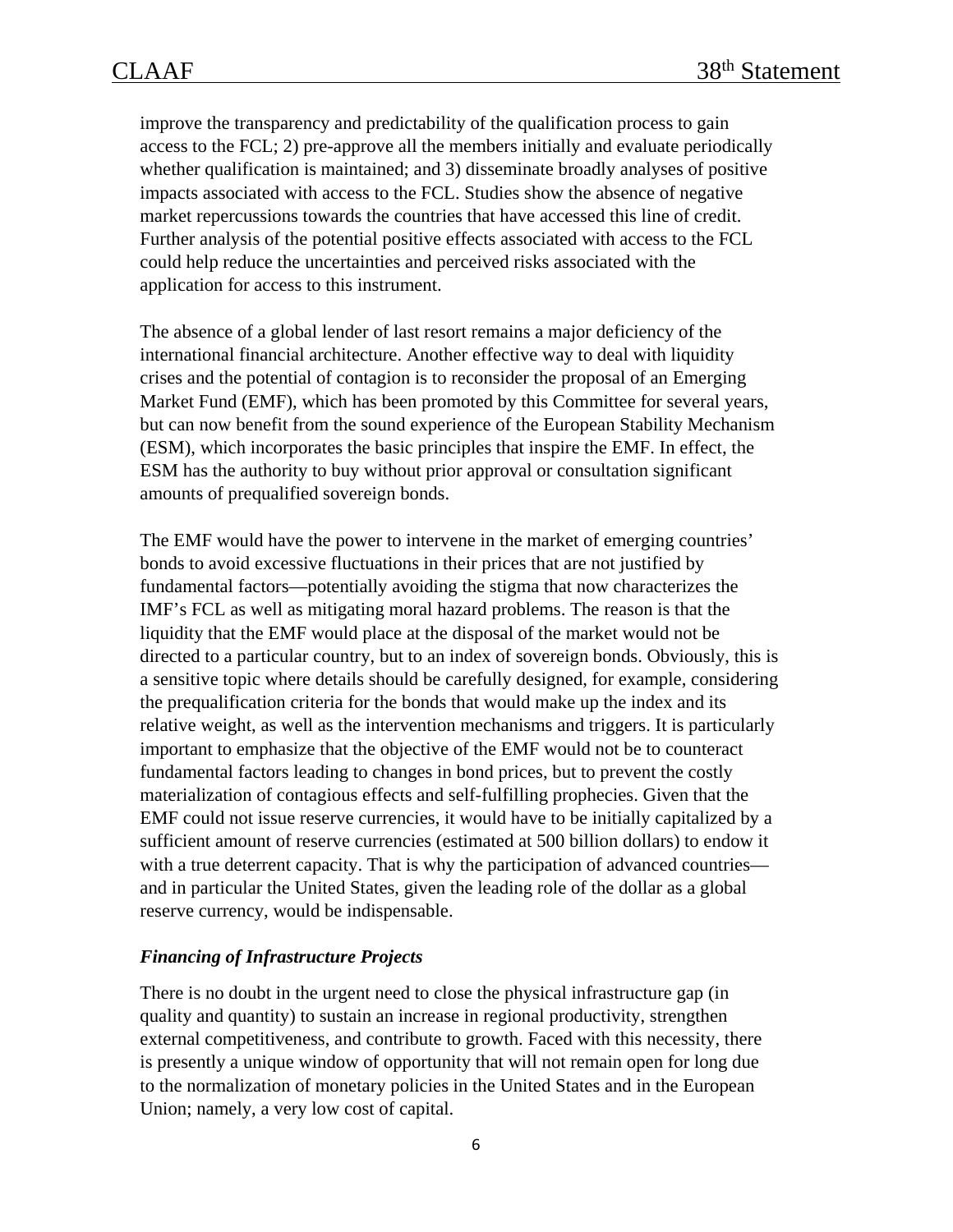Infrastructure projects are long-term and subject to risks that are difficult to evaluate, therefore, despite the need for infrastructure investment and the global abundance of funds available in search of high yields, it is difficult to connect the two ends of the infrastructure market. On the supply side, there are institutional investors who want liquid assets and prefer to only manage market risks and not the debtor's risks. On the demand side, there are investment projects that require stable long-term financing embodied in typically illiquid assets and backed by a type of collateral that is not easily tradable internationally.

The Committee believes that multilateral development banks could more actively facilitate the union of these two ends of the market, fulfilling functions of coordination, structuring, and developing mechanisms to share risk. The latter requires multilateral banking to manage and absorb counterpart risk in its balance sheet, which can be done with balance sheets such as those of the International Finance Corporation (IFC), but it is not easily done with the World Bank (WB), or bank balance sheets from the Inter-American Development (IDB). Currently, the main role of the WB's guarantees is to share its de facto preferred creditor status, but the WB's guarantee does not add a new risk-absorption balance to the financing structure, as it always has a counter-guarantee from the government.

Another vehicle to attract private capital to infrastructure investment is public private partnerships (PPPs). In the Committee's view, PPPs can play a central role as long as it is possible to transfer part of the risk and cost to the private sector on one hand, and to capture efficiency gains that come with the experience, management capacity, and associated market discipline with private participation that ensures economic and financial viability, on the other. This requires a proper legal and regulatory framework.

A separate and equally relevant aspect is the regional infrastructure projects. Certain types of infrastructure networks (particularly multimodal and energy transport) and associated logistic processes would generate higher economic and social gains if conceived and implemented as bi-or multinational projects. This would require solving problems of collective action, those that are less difficult to resolve when all the parties involved win with the project and more difficult to resolve if the net effect for the group, though positive, has benefits that will not be distributed in a uniform manner and compensatory transfers are required. Once again, the Committee considers that multilateral agencies can assist in the design and implementation of this type of regional public goods. In this sense, the Committee recommends internal reforms that modify the business model as, at the moment, the multilateral ones are clearly designed to serve each sovereign client separately. The feasibility of regional infrastructure projects requires the political will of the countries of the region to sacrifice individual interests over collective interests, and remove these projects from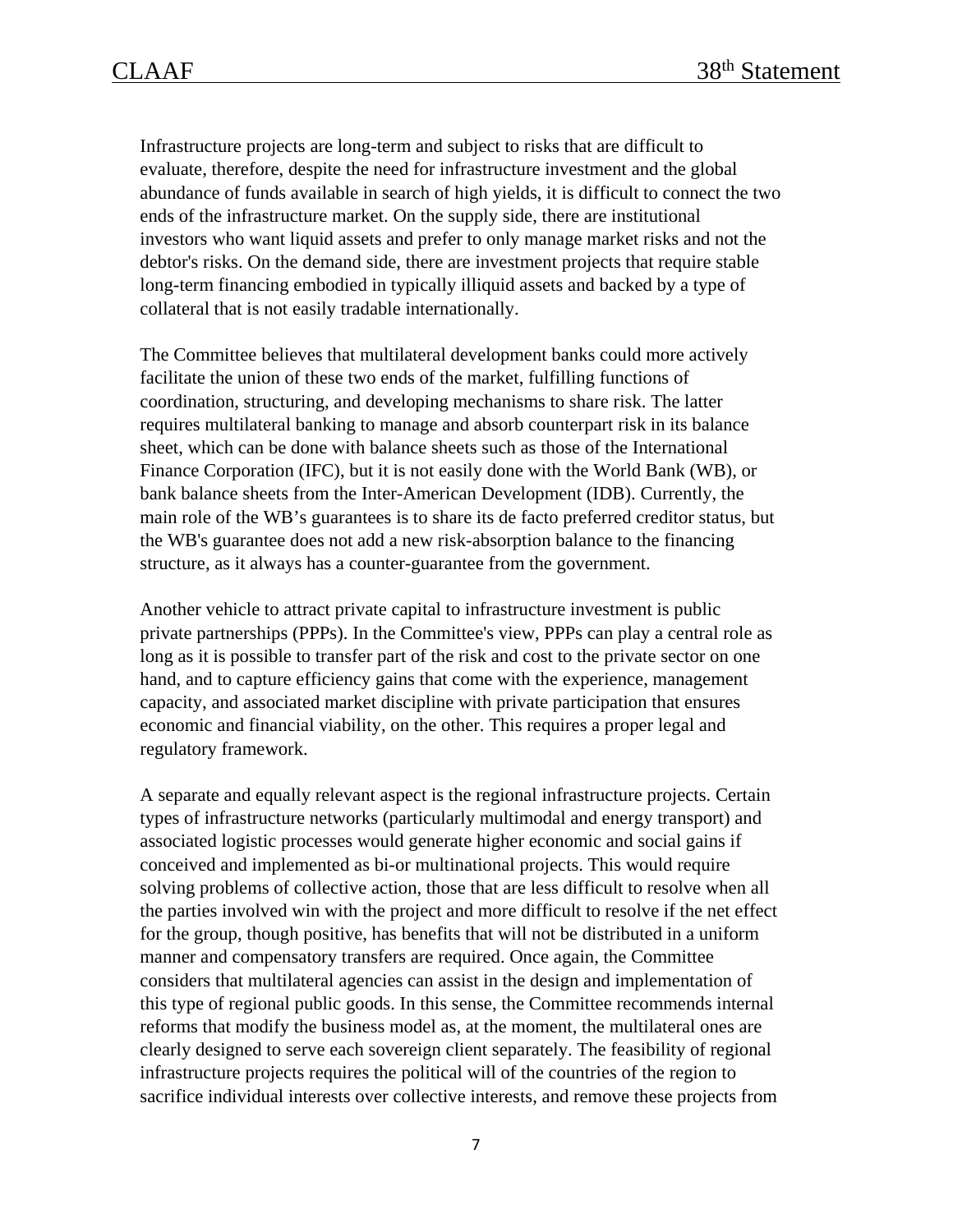the dynamics of local clientele policy and so provide them with a better governance structure (e.g., Itaipu).

If a wave of long-term private external financing for infrastructure investments were to be mobilized, it would be necessary to ensure that this is compatible with a viable current-account trajectory. The intensive use of external savings in the form of debt, even if it is intended for a good cause (investment in infrastructure), has particular risks associated with its volatility and is not a perfect substitute for domestic savings. The Committee considers that the window of opportunity mentioned, even if it can be exploited, does not exempt the region from the difficult task of generating incentives to increase domestic savings.